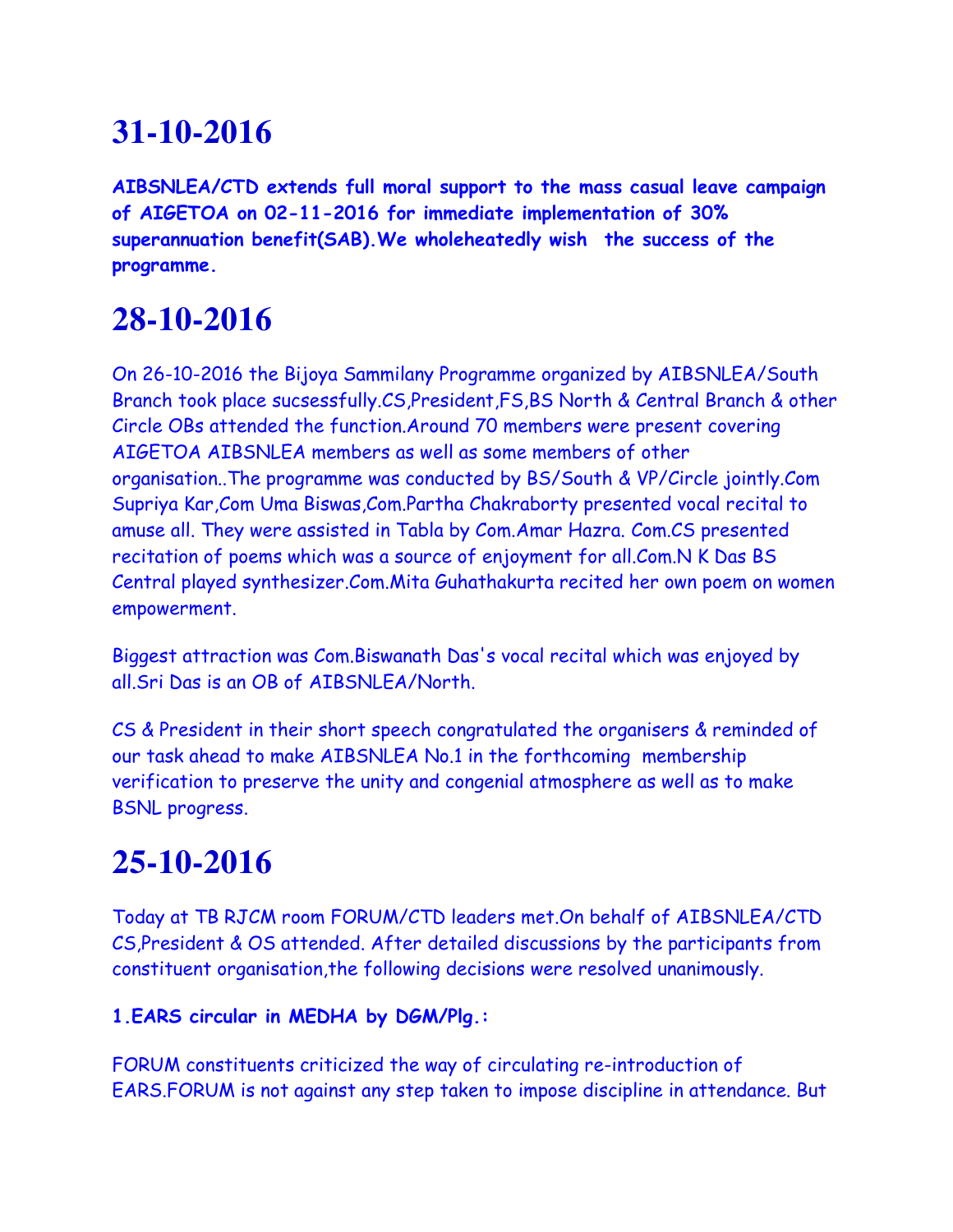before implementation a threadbare discussion with FORUM was needed.Till such discussion FORUM decided not to participate.

#### **2.CGM's development meeting on 17-10-2016:**

FORUM leaders expressed their dissatisfaction against the attitude shown by CGM in the meeting. Instead of discussing he started dictating & interrupting.FORUM convenor explained that protest was not expressed as the meeting was not with FORUM.He also criticized the way one association blamed others in that meeting.It had been decided that FORUM will seek meeting with CGM regarding several issues.

#### **3.Meeting regarding development of CTD:**

FORUM will meet on a suitable date to discuss different proposals for development of CTD before seeking meeting with CGM.CS asked for co-operation of unions in imposing discipline by taking steps against non-performing employees.

#### **4.Protest against formation of Subsidiary Tower Company:**

As per decision of All India FORUM in CTD FORUM will organise protest meeting in every work place on 27-10-2016. All constituents will take part in gate/lunch hour protest meeting against the decision of forming Subsidiary Tower Company by the authority. Beside this FORUM will take steps and organise meeting to educate members about the ill-effect of formation of such company.

### **24-10-2016**

CS & President met GM(HR & Admin) on 22-10-2016 for some discussion:

#### **1.Transfer & posing of executives:**

We informed that some executives are joining from other circle, still request transfers are not being considered. We demanded immediate issue of transfer order of requesting members.

#### **2.Immovable Property acquisition:**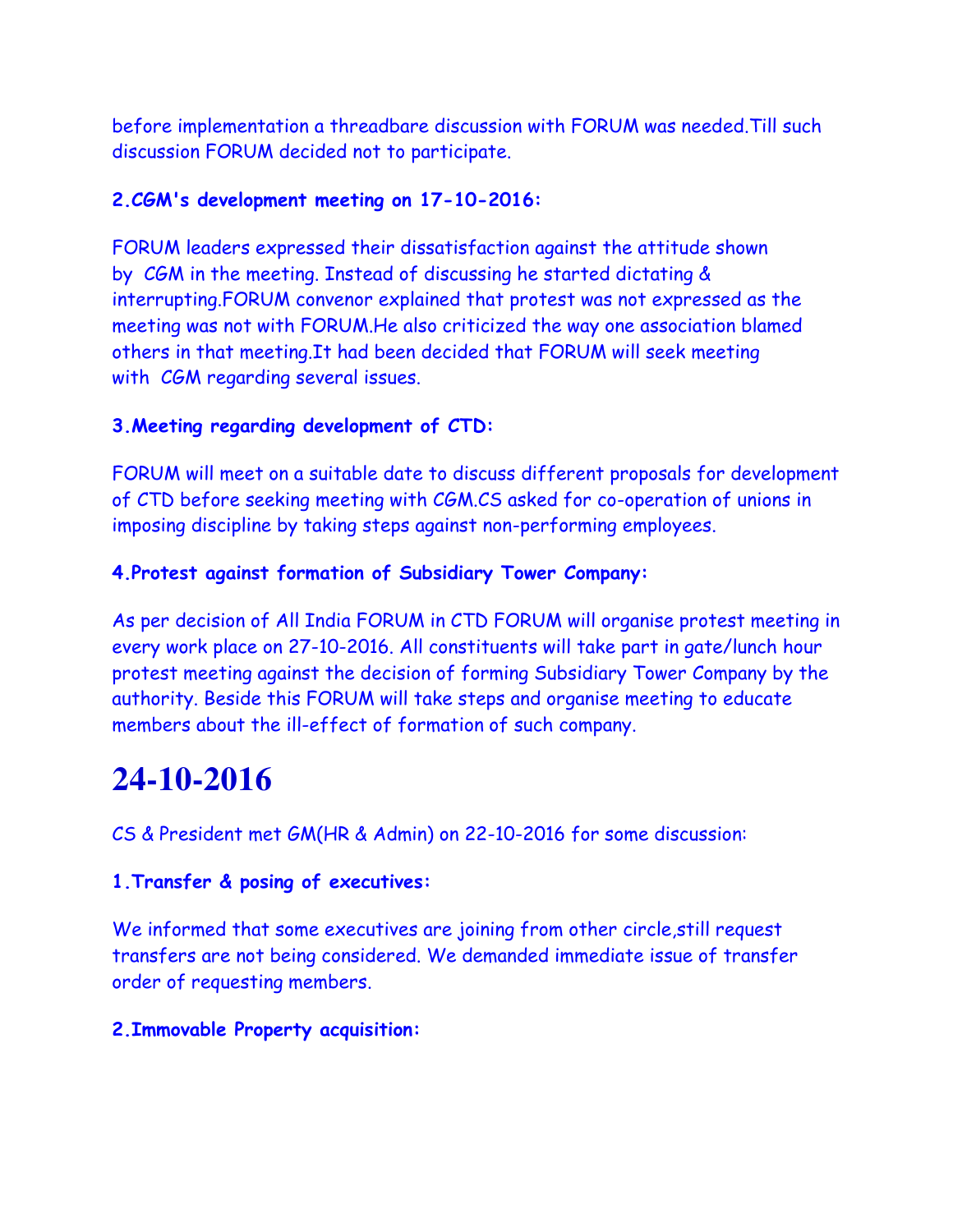We expressed our dissatisfaction regarding non settlement of procedure of getting approval of Immovable property despite assurance.We demanded immediate settlement.

#### **3.Inclusion of transferred executive for Verification:**

As executive membership verification process is deferred to December 2016,we requested to include transferred executives in the voter list upto November.GM assured to consider subject to guideline by BSNL CO.He requested us to pursue this with HQ.

#### **4.EARS circular given by DGM Plg.:**

We expressed our dissatisfaction against the circular by DGM(plg.) im MEDHA.Though we are not against the record the attendance,we wanted a central circular by GM(HR & Admin) embracing all section of executives & non executives in CTD,not a particular section.Before that,as discussed earlier,a consensus should be reached to get maximum effect.We demanded proper,fruitful disscussion before its implementation.

### **23-10-2016**

**Emergent CEC meeting will be held on 03-11-2016 at 3-00 PM in Association Room.All CEC members are requested to attend punctually.Discussion will be held on forthcoming verification.**

**Joint Circle OB & BS meeting with AIGETOA will be held on 05-11-2016 at 2-00 PM in Association Room.All concerned are requested to attend without fail.**

### **22-10-2016**

**Bijoya Sammilani 2016** organised by AIBSNLEA/South Branch will be held on 26- 10-2016 Wednesday at Russa Telephone exchange premises at 4-30 PM. All are cordially requested to attend to make this programme successful.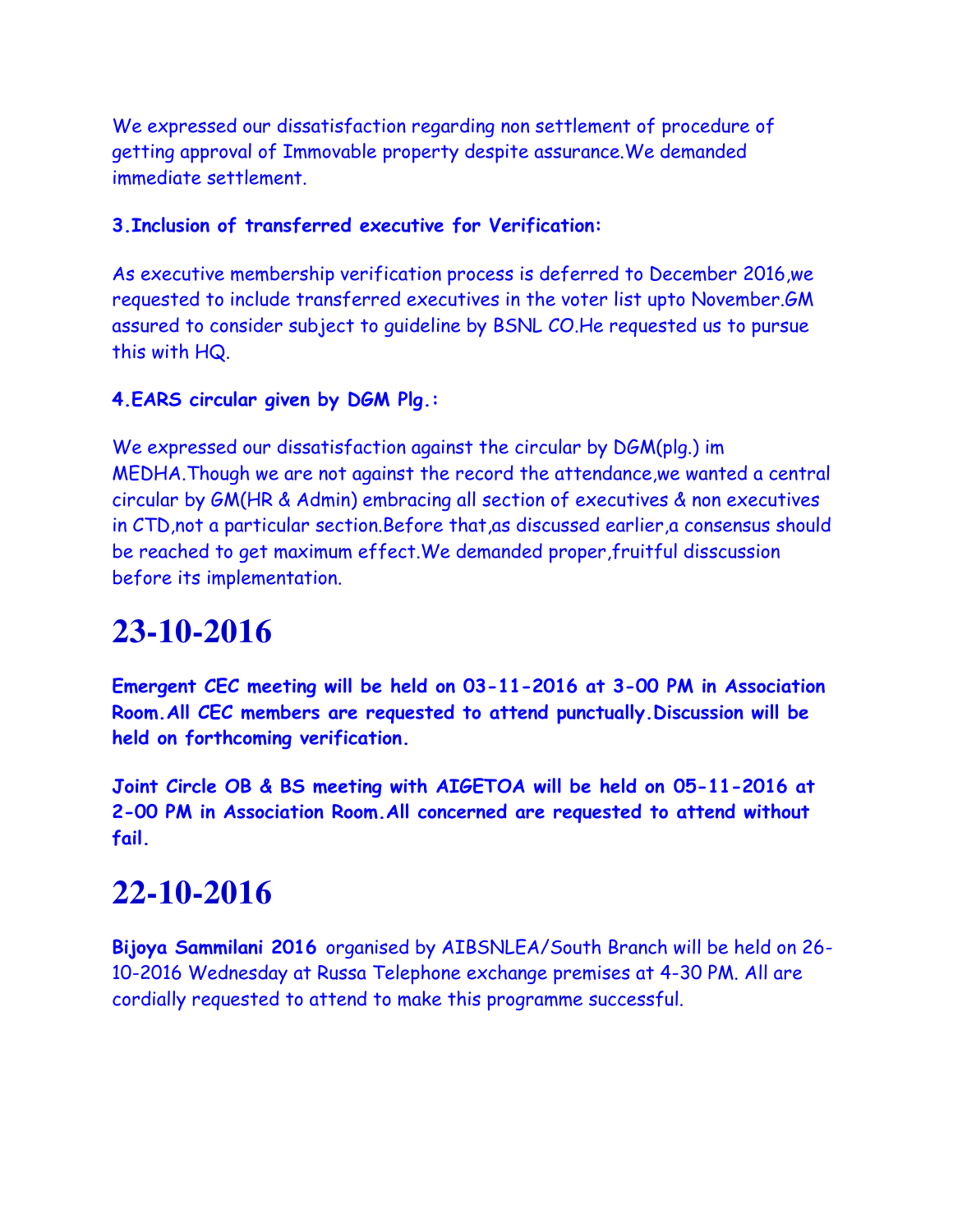# **20-10-2016**

1st Membership Verification Process - Printing of the Ballot papers:

BSNL Corporate Office releases final sample ballot paper and requests to keep them printed and ready by 26.10.2016 <<<Click here for the letter [from SR Cell>>>](http://www.aibsnleachq.in/1EMV19X16.pdf)

# **20-10-2016**

**Recognition of majority representative Association of serving executives in BSNL - extension of dates for conduct of election, counting of votes & declaration of results:**

BSNL Corporate Office extends the dates of following activities mentioned in BSNL Corporate Office notice of even number dated 23.06.2016 as follow:

\* Conduct of election: 07.12.2016 (Wednesday)

\* Counting of votes & declaration of results: 09.12.2016 (Friday)

[<<<Click here for full text of the letter of SR Cell>>>>](http://www.aibsnleachq.in/New%20Doc%2041.pdf)

### **20-10-2016**

**Transfer order of Manik ghosh AO,President AIBSNLEA/South got effected,Thanks to AIBSNLEA/CHQ**

[<<<Click here for orders of SEA Cell>>>>](http://www.aibsnleachq.in/Transfer%202014-15_18102016.pdf)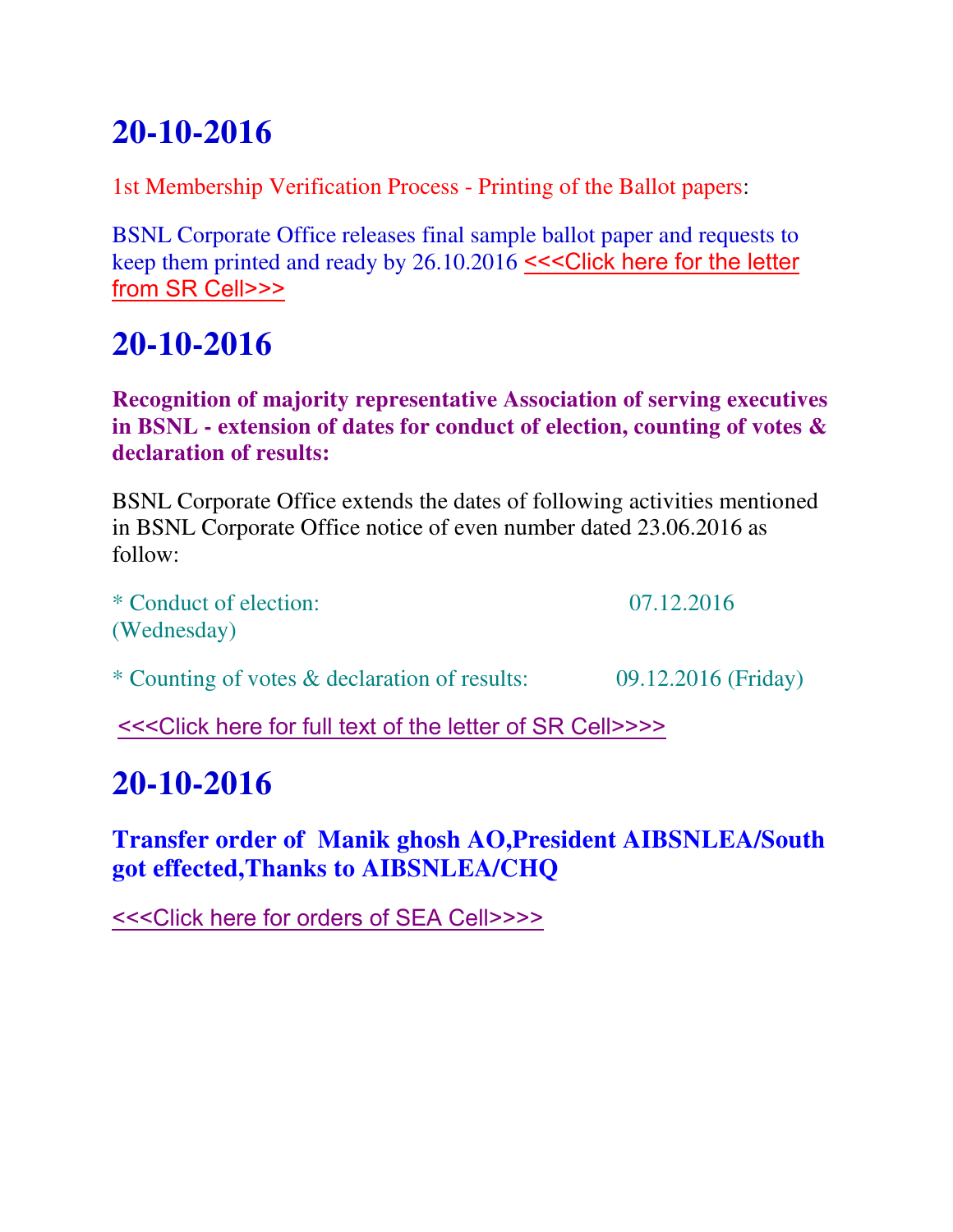### **18-10-2016**

CS & President attended the development meeting called by CGM/CTD on 17-10- 2016 at Conference Hall. Other GMs from different vertical were present. CGM sought suggestions from the leaders of Unions & Associations for development of CTD. Because CTD is not performing well recently.

On our behalf we put forth the following suggestions:

#### **1.Shortage of staff Especially executives:**

CS pointed out that staff & executives are retiring in large numbers.As a result there is an acute shortage specially in the outdoor/Mtce. We demanded again rationlaisation & rearrangement in this regard.

#### **2.Regularisation & timely payment of JC labors:**

We demanded that though the JC labors are being paid regularly since recent past,the date of payment varies in different Area. We requested the GM(F) to make sure that payment may made on 7th to avoid unrest causing loss of work.In this connexion we again reiterated that issuing of PO/SO in SAP/ERP is still a problem & requested early settlement.GM(F) & CGM admitted the fact and assured early solution.

#### **3. Imposition of discipline in every level:**

As we have pointed out in earlier occasion also we demanded imposition of discipline in every level.Punctuality in attendance,timely disposal of file work,settlement of medical/staff claims in time bound manner is necessary to improve work culture.Co ordination within different wing is also necessary.

#### **4.Strengthening Marketing Wing:**

We suggested that strong & professional marketing is the need of the hour.So Ventral/Area marketing wing to be revamped with young staff and executives to cater better service.

#### **5.Mobile data service:**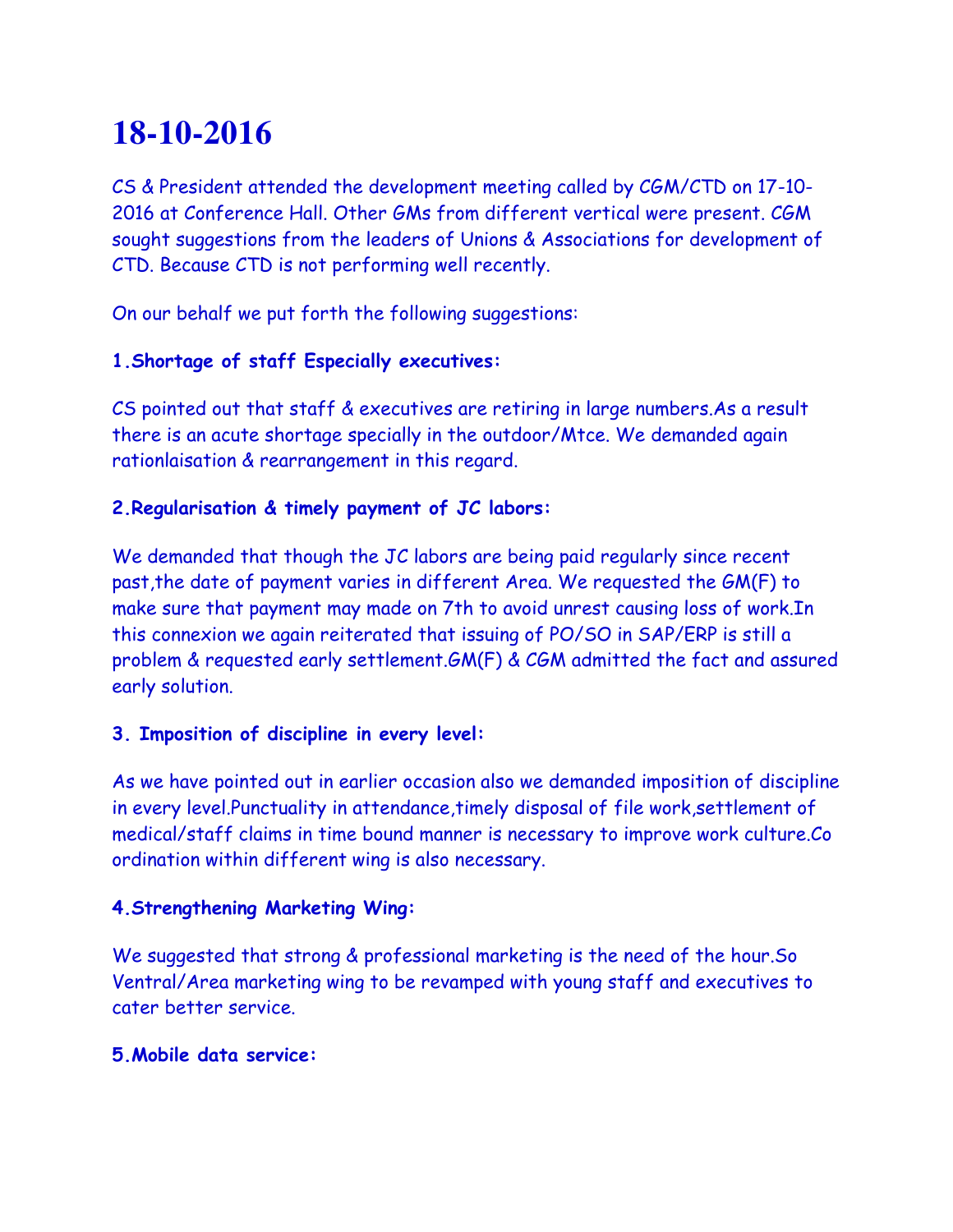We pointed out that though with the installation of 2G BTS voice service of mobile someway improved, data speed is not adequate due to poor coverege by 3G BTS.We need to improve for providing better data speed.

#### **6.Setting up a legal notice monitoring Cell:**

Legal Notice are being served to defaulting Customers by AOTRs.But no proper follow-up is being possible in most of the cases.Prerident suggested for setting up a centralised monitoring cell cell for following up such cases in order to increase revenue collection.

#### **7.Network expansion in newly developed area:**

We expressed the need of expanding/extending N/W at fast developing areas like Rajarhat/Newtown etc.Administration informed the case has already be taken,work in progress.

#### **8.BB connection with increased limit:**

President pointed out that in different section BB connection with greater speed is need for better service.CGM informed that in general it is not possible at this moment but whenever required it may be allowed on need basis.

The meeting ended in cordial atmosphere & CGM expressed the next such meeting will be held after 2 months to review the position.

### **15-10-2016**

On 14-10-2016 CS & President met CGM/CTD ,GM(Fin) & other officers to convey Bijoya Greetings on behalf of AIBSNLEA/CTD. We wish them prosperity of BSNL/CTD and assured wholehearted cooperation in this regard on our behalf.

### **10-10-2016**

**Appeal of Director(HR), BSNL Board to all BSNL employees to either forego the token PLI announced or defer the same till after 3rd PRC [<<<Click here for appeal>>>>>](http://www.aibsnleachq.in/Grant%20of%20PLI%20to%20BSNL%20Employees1.PDF)**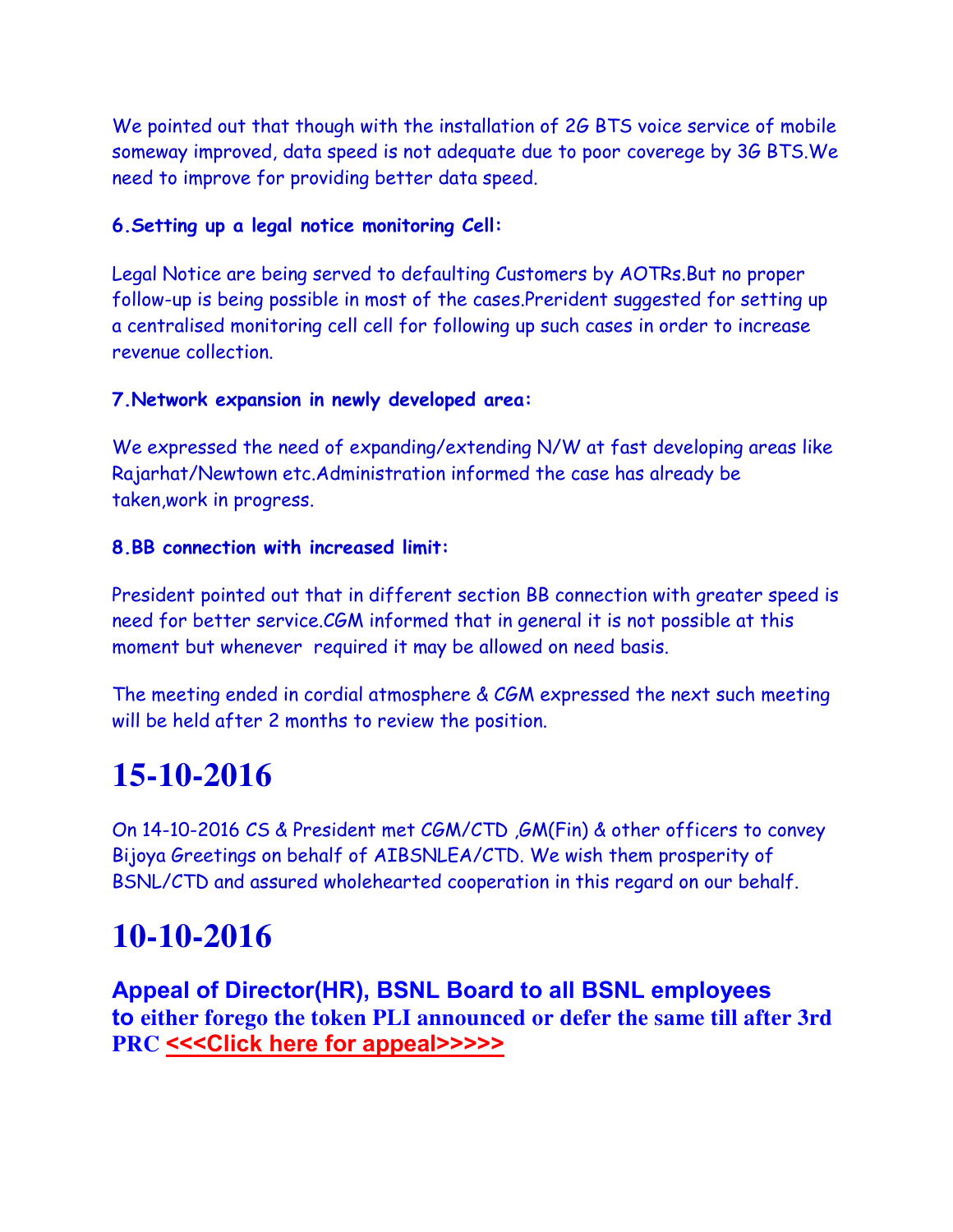**BSNL Corporate Office issued order regarding Grant of Productivity linked Incentive(PLI) to BSNL Employees for the year 2014- 2015 [<<<Click here for order>>>>>>](http://www.aibsnleachq.in/Grant%20of%20PLI%20to%20BSNL%20Employees.PDF)**

### **06-10-2016**

#### **GOOD NEWS!**

After active persuasion of CS it has been learnt from reliable source that the training of JAO LDCE qualified candidates of CTD most probably commence from **24th October 2016 At NSCBTTC,Kalyani. All 25 candidates will be accommodated in one Batch.**

**Best wishes from AIBSNLEA/CTD.All are requested to strengthen AIBSNLEA for the sake of benefits of BSNL Executive community.**

### **05-10-2016**

#### **AIBSNLEA releases its manifesto for the forth coming Membership verification:**

Today, in a meeting of the CHQ Office Bearers and Circle Secretaries stationed at New Delhi GS released the manifesto of AIBSNLEA for the forth coming Membership verification scheduled to be held on 16th November 2016. [<<<<Click here for the Manifesto >>>>](http://www.aibsnleachq.in/Manifesto_161005.pdf) The Circle Secretaries are requested to get it translated into their regional language, if required and publish.

[<<<<Click here for the Photo 1 >>>>](http://www.aibsnleachq.in/20161005_163207.jpg) [<<<<Click here for the Photo 2 >>>>](http://www.aibsnleachq.in/20161005_163239.jpg)

### **05-10-2016**

**Judgement** of Court the Case in Hon'ble Chandigarh CAT regarding LDCE Quota promotions from JTO to SDE (T):

Hon'ble CAT Bench Chandigarh has pronounced its judgement in the matter of OA No. 060/00504/2015 & MA No. 060/01142/2015 filed by Swinderjit